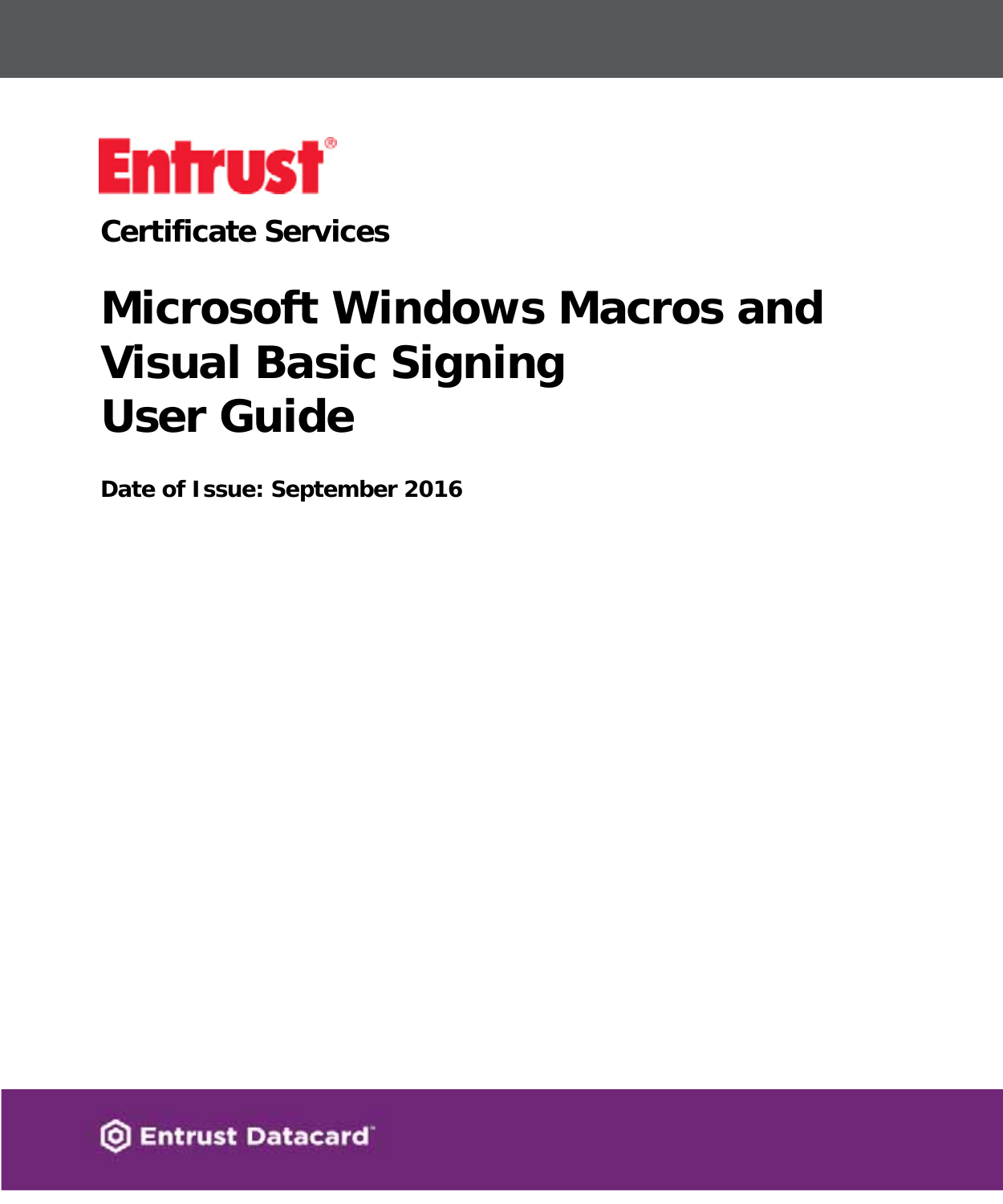#### **Copyright © 2016 Entrust. All rights reserved.**

Entrust is a trademark or a registered trademark of Entrust, Inc. in certain countries. All Entrust product names and logos are trademarks or registered trademarks of Entrust, Inc. in certain countries. All other company and product names and logos are trademarks or registered trademarks of their respective owners in certain countries.

This information is subject to change as Entrust reserves the right to, without notice, make changes to its products as progress in engineering or manufacturing methods or circumstances may warrant.

Export and/or import of cryptographic products may be restricted by various regulations in various countries. Export and/or import permits may be required.

#### **Obtaining technical support**

[For support assistance by you can email Customer Support](mailto:support@entrust.com)  at support@entrust.com or visit our Web site at www.entrust.com.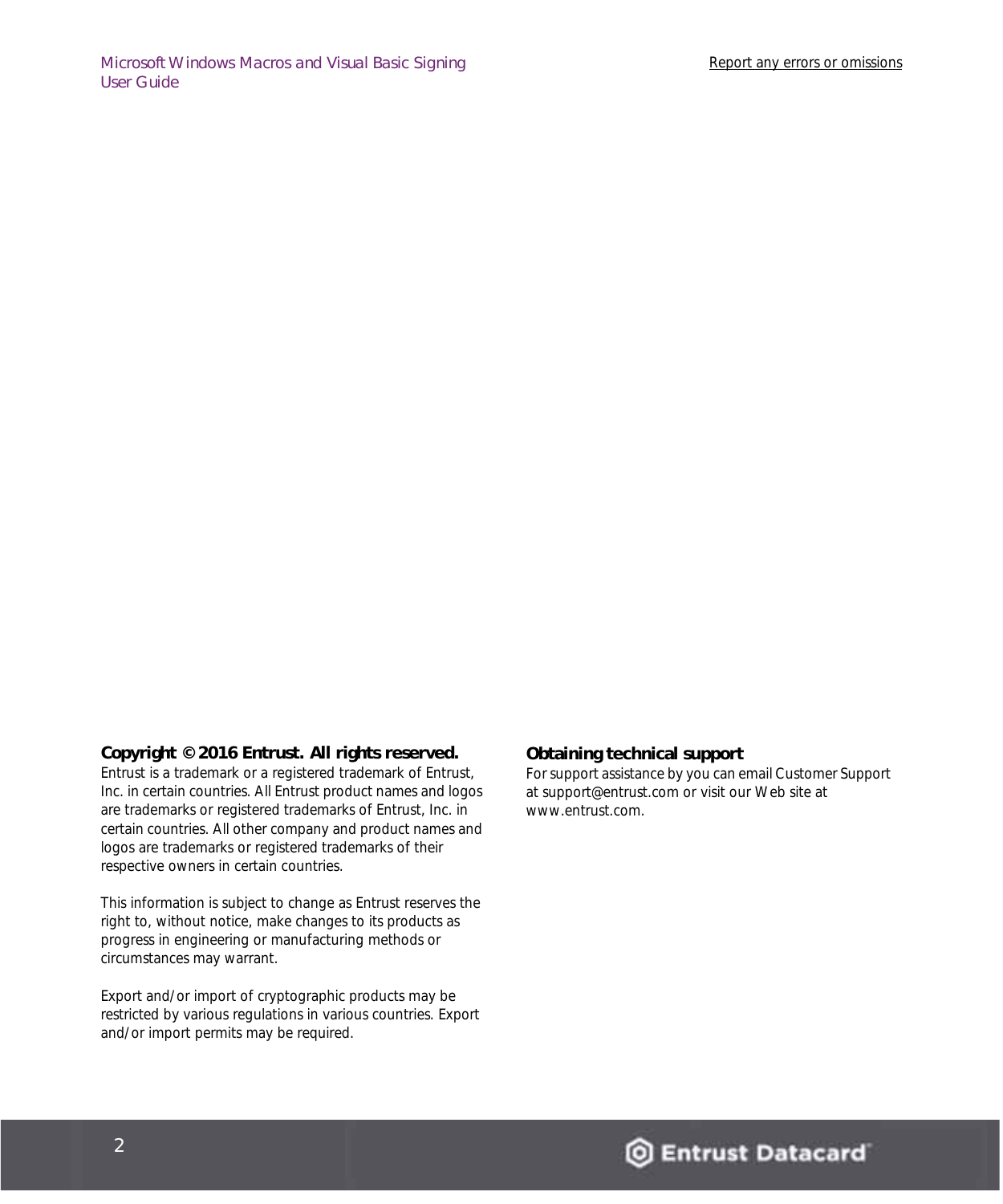# **Entrust**®

## **Obtaining and using an Entrust Office/VBA Code Signing Certificate**

Microsoft Office/VBA code is signed using the Microsoft Office application that produced it. For example, if you create a spreadsheet in Microsoft Excel, the Excel application offers built-in tools that enable you to sign it using your Entrust certificate and private key.

Entrust certificates can be used to sign DOC, DOT, XLS, XLT, XLA, PPT, PPS, and PPA files. The signature is used by the browser to provide some confidence document is from a legitimate source and has not been subjected to tampering.

## **Obtaining a certificate from Entrust**

[To obtain a Code Signing Certificate from the Entrust, log into the Entrust Web site URL](https://buy.entrust.net/buy/index.cfm)  https://buy.entrust.net/buy. Certificates are available to users who have registered for Entrust Certificate Services Enterprise. For information about enrolling in Certificate Services Enterprise, see the *Entrust Certificate Services Enterprise Enrollment Guide*. For information about buying and managing Code Signing Certificates, see the *Entrust* Certificate Services Enterprise User Guide.

## **Using your Entrust certificate to sign a Microsoft Excel spreadsheet**

Several Microsoft applications include built-in tools that allow the user to sign documents that they create. The signing process used by Microsoft Excel is used as an example in this procedure.

This procedure assumes that you have downloaded and installed a Code Signing Certificate.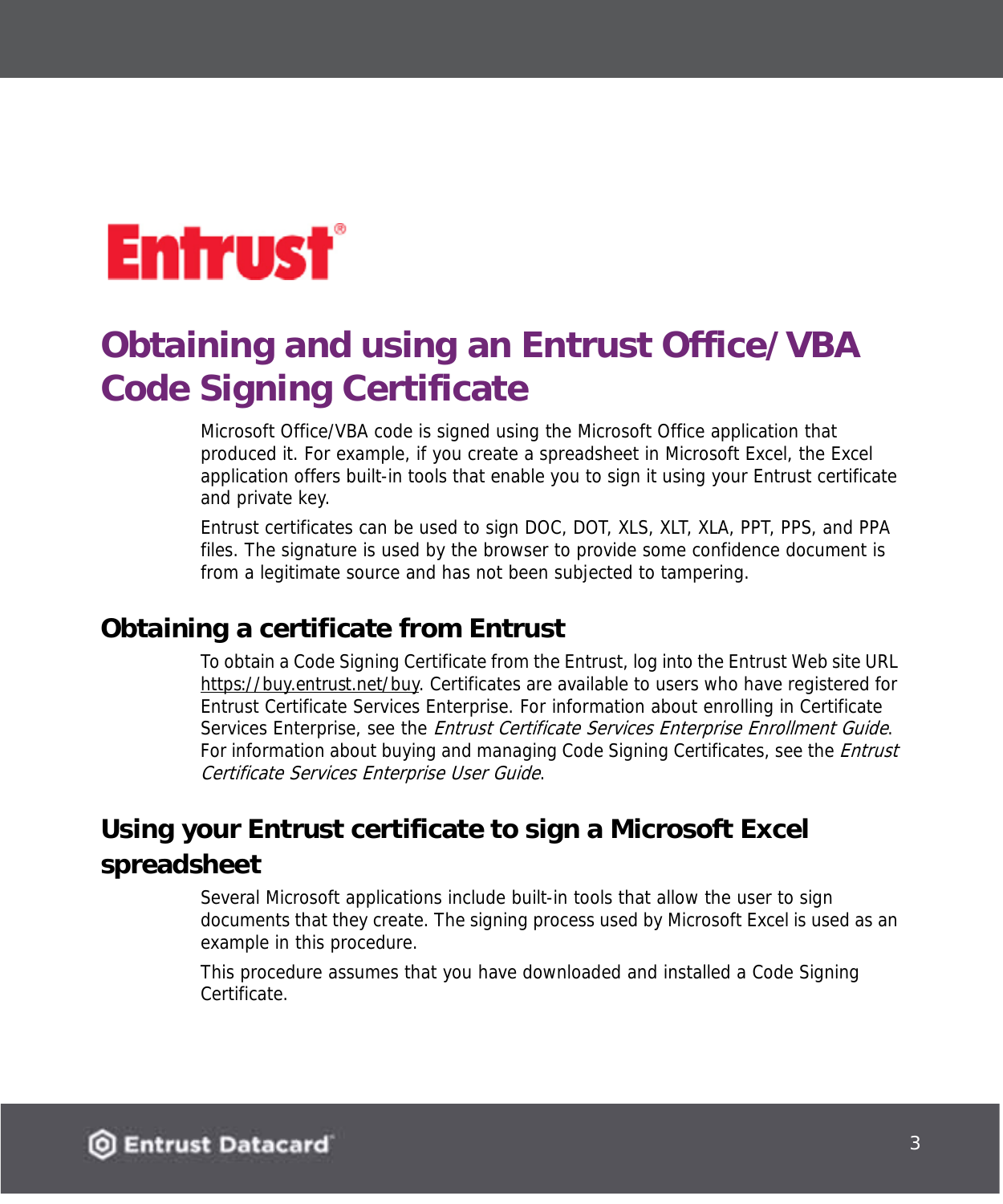### **To sign a Microsoft Excel spreadsheet**

- **1** Save the spreadsheet.
- **2** From the Excel tabs select **File** > **Info**.
- **3** In the **Info** Window, select **Protect <type\_of\_document>.**

| Info          | Info                                                                                |  |  |
|---------------|-------------------------------------------------------------------------------------|--|--|
| New           | My Document                                                                         |  |  |
| Open          | Desktop                                                                             |  |  |
| Save          | Protect Workbook<br>Control what types of changes people can make to this workbook. |  |  |
| Save As       | Protect<br>Workbook *                                                               |  |  |
| Save as Adobe |                                                                                     |  |  |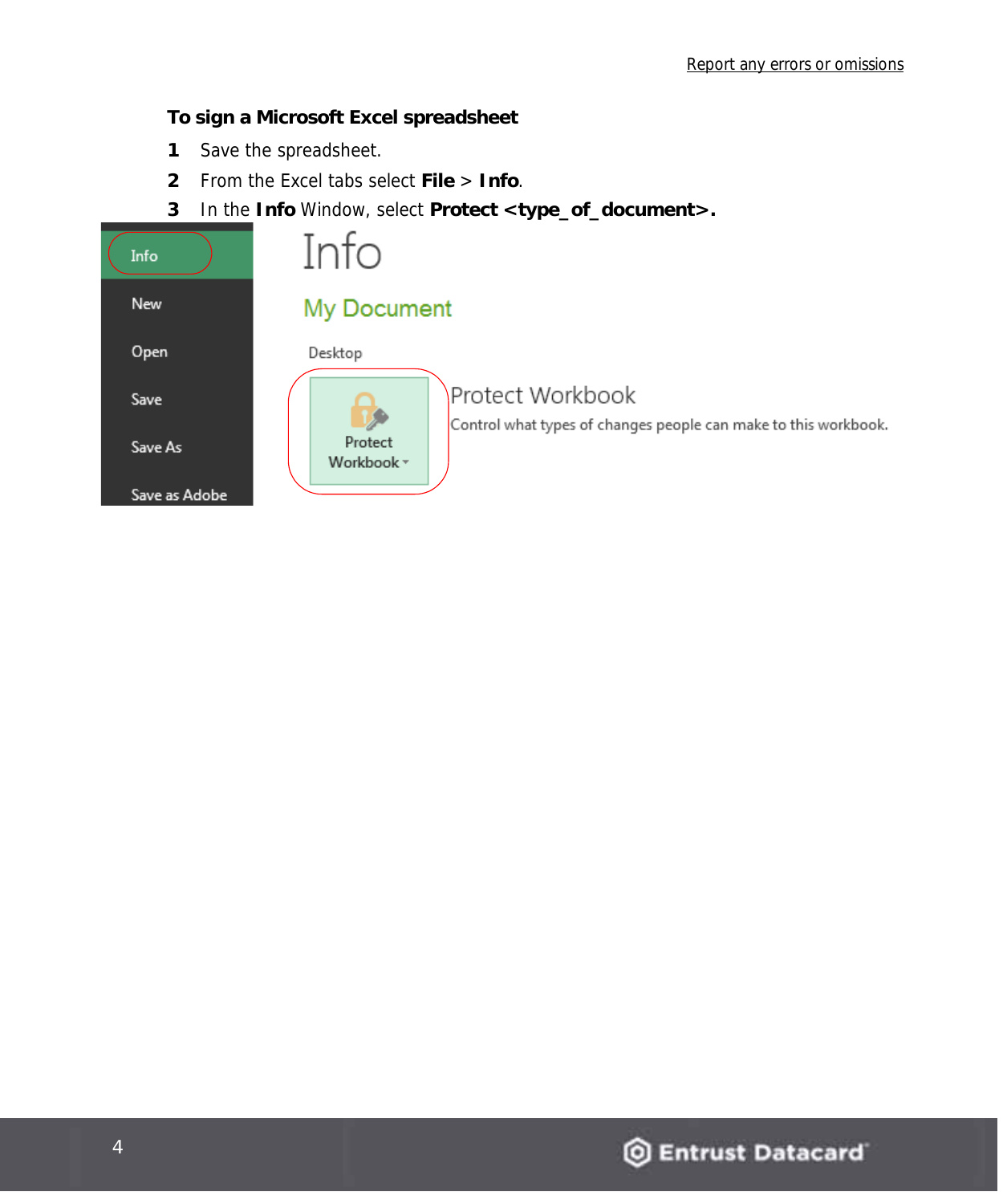Microsoft Windows Macros and Visual Basic Signing User Guide

**4** In the menu, click **Digital Signatures**.

| Protect<br>Workbook -                                                                                  | Protect Workbook<br>Control what types of changes peop                                                                    |  |
|--------------------------------------------------------------------------------------------------------|---------------------------------------------------------------------------------------------------------------------------|--|
| <b>Mark as Final</b><br>Let readers know the workbook is final and<br>make it read-only.               |                                                                                                                           |  |
| <b>Encrypt with Password</b><br>Require a password to open this workbook.                              |                                                                                                                           |  |
| <b>Protect Current Sheet</b><br>Control what types of changes people can<br>make to the current sheet. |                                                                                                                           |  |
|                                                                                                        | <b>Protect Workbook Structure</b><br>Prevent unwanted changes to the structure<br>of the workbook, such as adding sheets. |  |
| <b>Restrict Access</b>                                                                                 | Grant people access while removing their<br>ability to edit, copy, or print.                                              |  |
|                                                                                                        | Add a Digital Signature<br>Ensure the integrity of the workbook by<br>adding an invisible digital signature.              |  |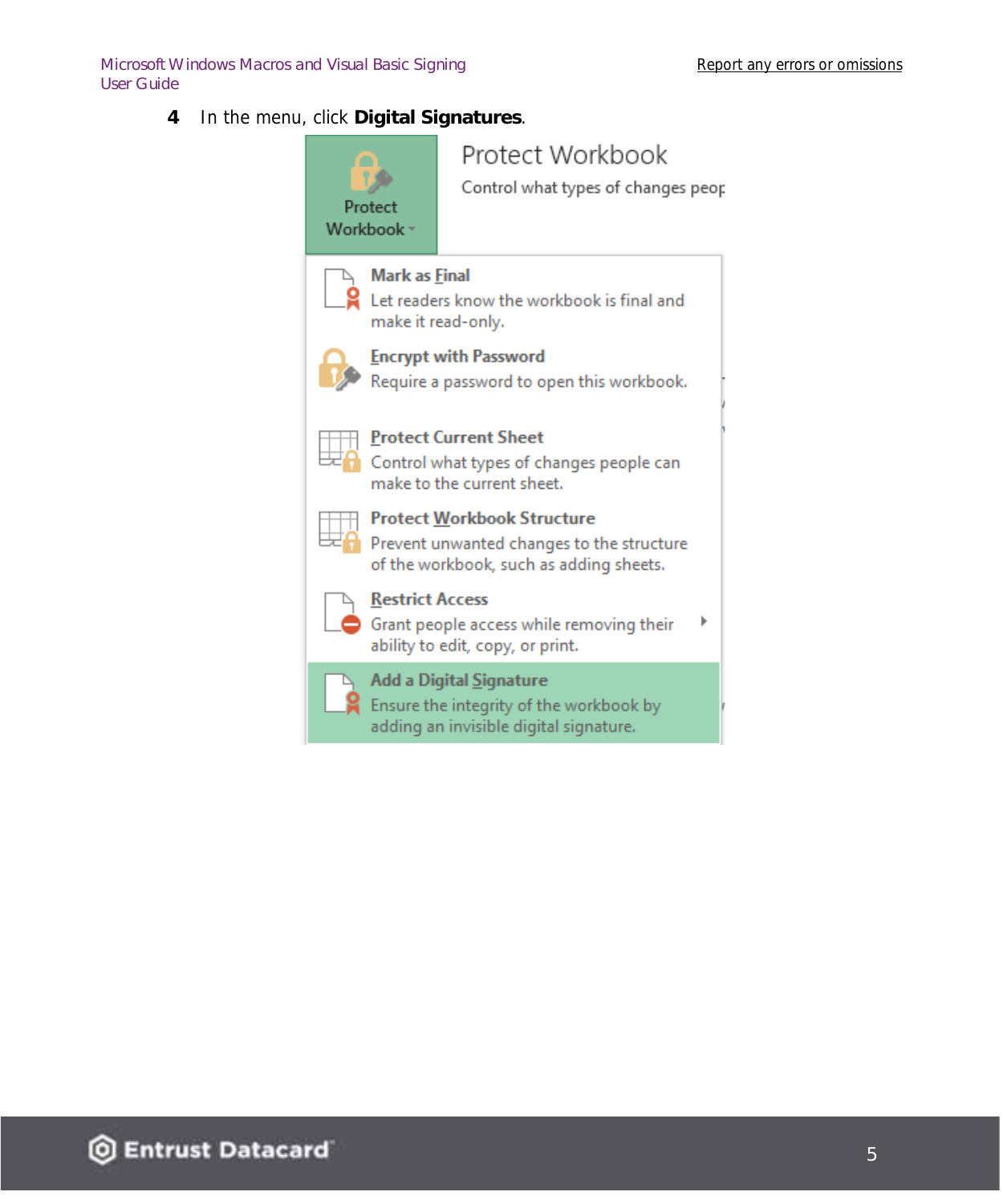**5** In the **Sign** dialog:.

| Sign                                                                                                                                  | P      | x      |  |  |  |
|---------------------------------------------------------------------------------------------------------------------------------------|--------|--------|--|--|--|
| See additional information about what you are signing                                                                                 |        |        |  |  |  |
| You are about to add a digital signature to this document. This signature will not be<br>visible within the content of this document. |        |        |  |  |  |
| Commitment Type:                                                                                                                      |        |        |  |  |  |
| <b>Created this document</b>                                                                                                          |        |        |  |  |  |
| Purpose for signing this document:                                                                                                    |        |        |  |  |  |
| Circulation for participant agreement                                                                                                 |        |        |  |  |  |
| To include information about the signer, click the details button.<br>Details                                                         |        |        |  |  |  |
| Example Co.<br>Signing as:                                                                                                            | Change |        |  |  |  |
| Issued by:<br>Entrust Code Signing CA - OVCS1                                                                                         |        |        |  |  |  |
| Sign                                                                                                                                  |        | Cancel |  |  |  |

- **a** Read the **See additional information**... page.
- **b** Select your **Commitment Type** (Created the document, for example).
- **c** Indicate why you are signing it.
- **d** Click **Details** and provide details about your name and business address.
- **e Signing as**: indicates the digital ID that will be used in your signature. If you have several certificates, you can click **Change** and select a different digital ID.
- **f** Click **Sign**.
- **6** In the **Request for Permission**... dialog:.

| Request For Permission to Use a Key                       |                                                                                       |  |  |  |
|-----------------------------------------------------------|---------------------------------------------------------------------------------------|--|--|--|
| Grant or deny this application permission to use this key |                                                                                       |  |  |  |
| Key name:                                                 | Application supplied name for the key<br><b>6</b> Grant permission<br>Deny permission |  |  |  |
| View key details                                          | Cancel<br>ок                                                                          |  |  |  |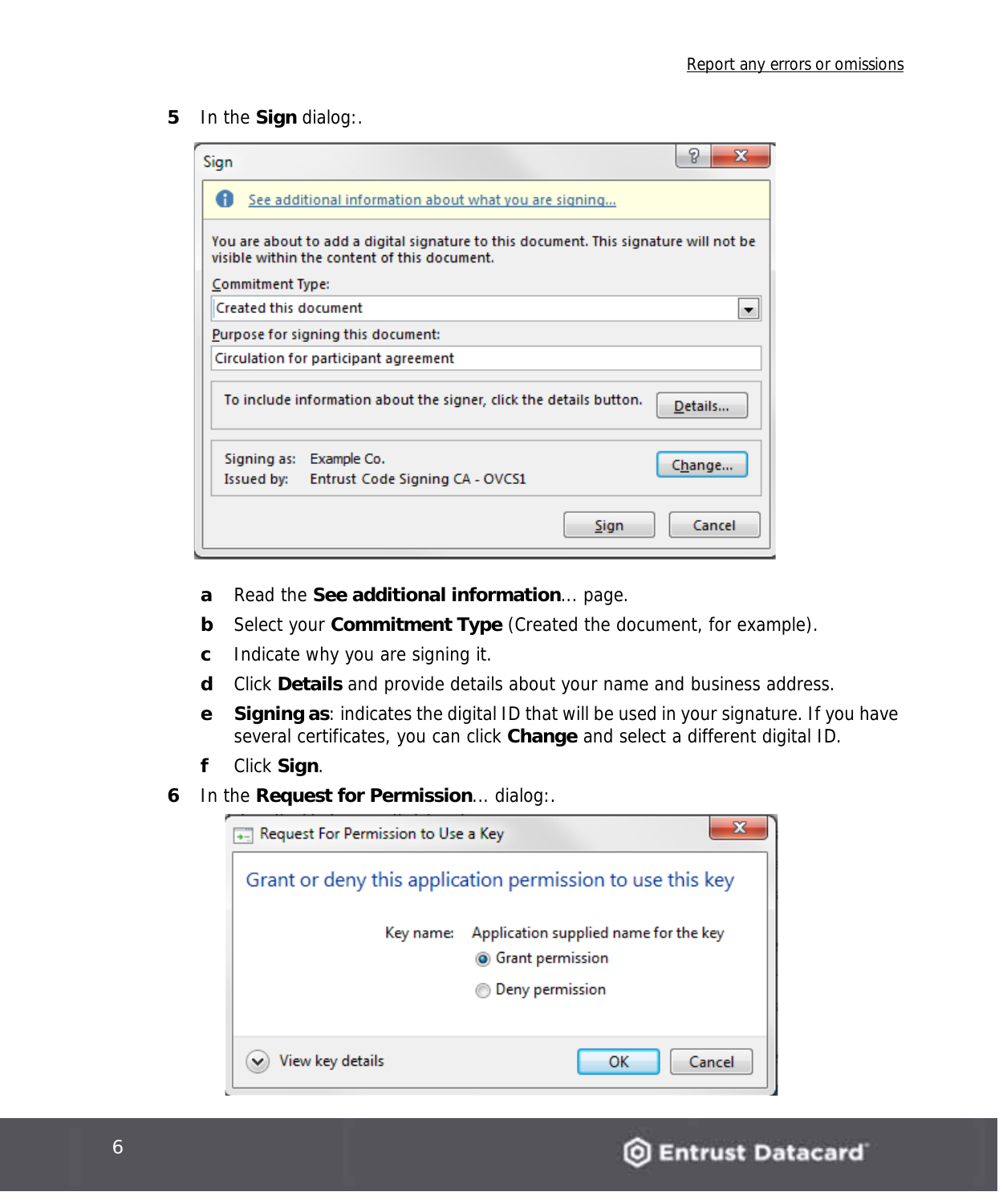- **a** Select **Grant permission** to allow the application to use your key to sign the document. If you are not sure, you can view the key information from the **View Key Details** pull-down.
- **b** Click **OK** to sign.

You will see a success message.